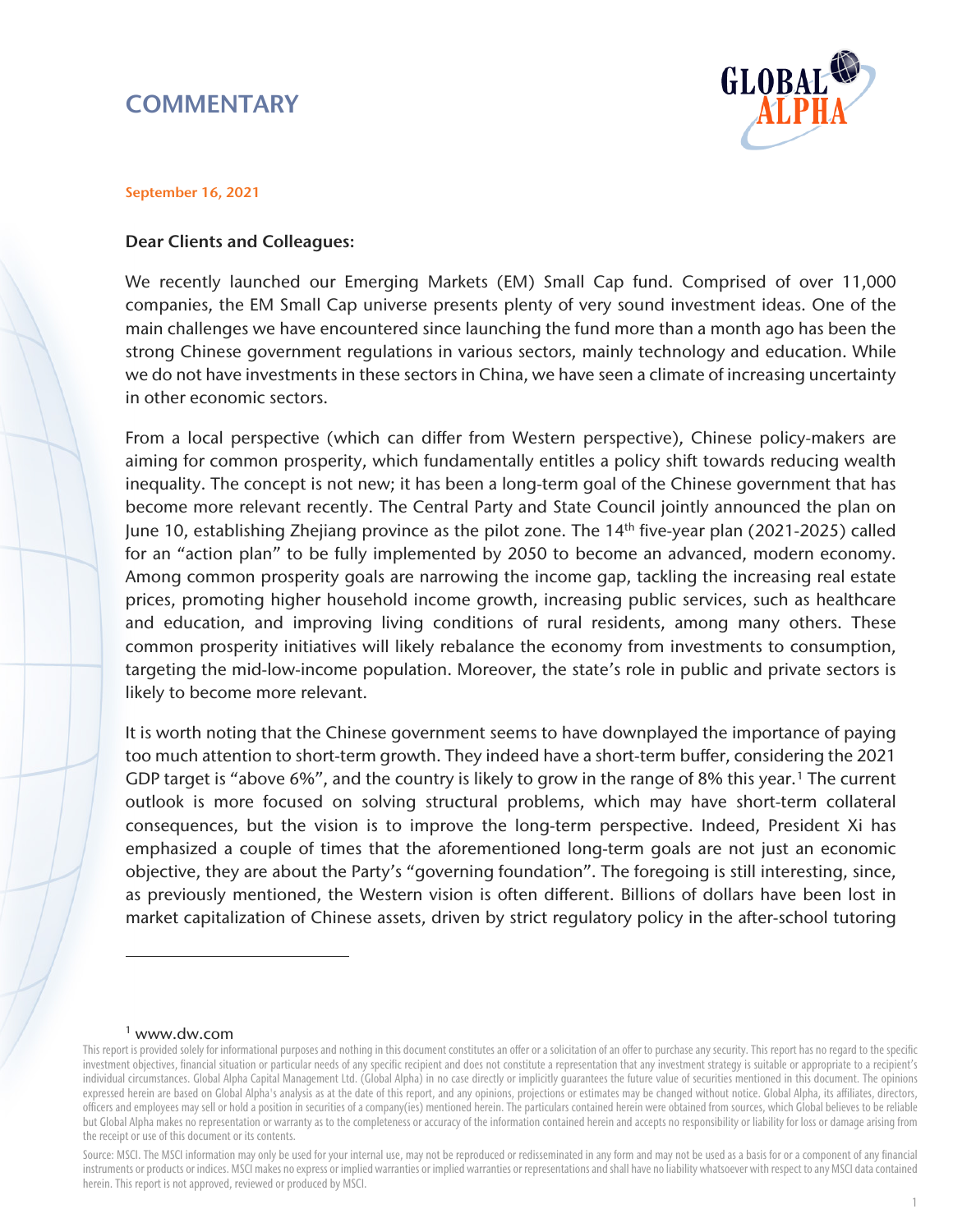

sector, together with anti-monopoly and cybersecurity rules in the internet sector. The government has also tightened property policies. Currently a blanket of uncertainty persists regarding "which sector will be regulated next". For example, almost one month ago, a state media article equated the gaming industry, which has many companies that trade on the stock market, to "opium". Although the government quickly quashed this article and there were no official statements, it caused a rapid slump of shares linked to the gaming sector, reflecting the prevailing nervousness among investors. The government recently released new regulations for the industry, including limiting the amount of time children can play video games to three hours a week, and last week state media mentioned that companies should avoid the sole focus of pursuing profit, in order to prevent minors from becoming addicted to games. This sentiment led to another round of losses in gaming-related stocks.

Again, different perspectives come into play. We believe China is trying to improve its society in the long term, but are not very concerned about the effect this may have on investors in the short term. The question then is; how can we better cope and adjust to these policies for the benefit of our clients? China accounts for around 10% of the MSCI EM Small Caps index, making it an important investment for our fund. Our approach to this new environment is to understand the domestic perspective and invest in companies/sectors that are subject to less regulation and more likely to benefit from the new trends that we see emerging in the future. Each scenario presents a new opportunity and the trends include:

- greater self-reliance on government-fostered technology (semiconductors, artificial intelligence);
- renewable energy;
- fitness;
- consumption favouring local brands/companies; and
- manufacturing industry and robotics for products designed mainly to support and strengthen the Chinese economy.

In manufacturing and robotics, Estun Automation (002747 CH) is one of our key holdings. The company is the largest domestic industrial robot-maker in China and one of the best-positioned stocks in the A-share Small-Cap automation sector. Estun also produces several key components itself, which gives the company a strong competitive advantage in relation to competitors who rely on external suppliers. For example, Estun is one of the few robot-makers that can manufacture servo systems and controllers in-house. It has also managed to gain cutting-edge technologies, like robot 3D vision and micro-servos via a number of acquisitions. In short, Estun has the capabilities to manufacture almost

This report is provided solely for informational purposes and nothing in this document constitutes an offer or a solicitation of an offer to purchase any security. This report has no regard to the specific investment objectives, financial situation or particular needs of any specific recipient and does not constitute a representation that any investment strategy is suitable or appropriate to a recipient's individual circumstances. Global Alpha Capital Management Ltd. (Global Alpha) in no case directly or implicitly guarantees the future value of securities mentioned in this document. The opinions expressed herein are based on Global Alpha's analysis as at the date of this report, and any opinions, projections or estimates may be changed without notice. Global Alpha, its affiliates, directors, officers and employees may sell or hold a position in securities of a company(ies) mentioned herein. The particulars contained herein were obtained from sources, which Global Alpha believes to be reliable but Global Alpha makes no representation or warranty as to the completeness or accuracy of the information contained herein and accepts no responsibility or liability for loss or damage arising from the receipt or use of this document or its contents.

Source: MSCI. The MSCI information may only be used for your internal use, may not be reproduced or redisseminated in any form and may not be used as a basis for or a component of any financial instruments or products or indices. MSCI makes no express or implied warranties or implied warranties or representations and shall have no liability whatsoever with respect to any MSCI data contained herein. This report is not approved, reviewed or produced by MSCI.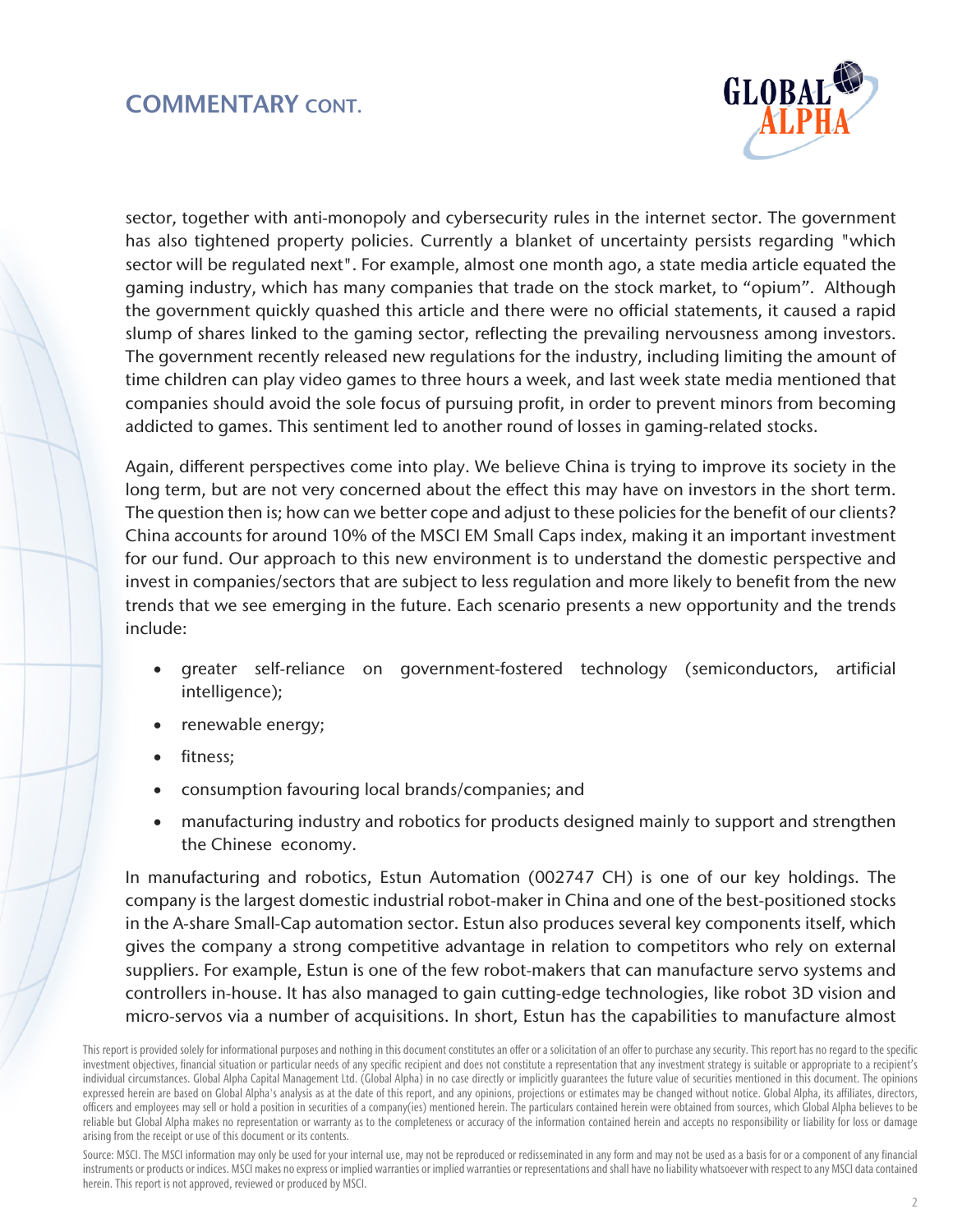

all of the core parts it needs, with the exception of reducers, although they still procure the basic mechanical parts and semiconductor chips. They also have production plants across the globe. The two key plants are UK-based Trio, acquired in 2017, a top 10 global player in motion control systems, and Germany-based Cloos, acquired in 2019, making the brand a cutting-edge welding robot. In light of this, supply chain management has become a key issue for Estun.

The latter is definitely a big advantage. For industrial automation, all the key core technology is in upstream components, like servos, motion control systems, and reducers. Thus, without access to upstream components, a company is merely one of many system integrators, which face a significantly lower entry barrier, intense competition, and lower margins. In fact, now that the Estun brand is better known, more external system integrators are starting to integrate Estun's robots into their product portfolio, which is why Estun shifted resources away from their system integration department. Back in 2019, the revenue contribution of industrial robot manufacturing and sales, and system integration sub-segments was 50:50, but from 2020 onward, it's been skewing towards robot sales. As of the first half of 2021, the proportion has shifted to 80:20 for sales of robots to system integration.

Nowadays, Estun's main end markets are lithium-ion batteries, computers, communications, and consumer electronics (known as the 3C industry in China) applications, solar, welding robots (primarily for heavy machinery), and metal forming (processing). Smaller, fast-growing contributors include woodwork, home appliances, and packaging. Meanwhile, the core markets for the Cloos robot brand are medium- and heavy–plated 6-axis welding robots. Currently, this brand is gaining market share in China's heavy machinery segment. Cloos is also developing their medium-plated welding robots, which are commonly used in heavy-duty trucks.

Industry-wise, according to the MIR database, a Chinese based, high-end, hardware-focused research, the China automation market size grew 26.9% year over year to approximately RMB153 billion in the first half of [2](#page-2-0)021.<sup>2</sup> The market is continuously experiencing robust demand from new-economy manufacturers, notably industrial robots, electric vehicle batteries, wind turbines/solar panels, as well as 3C and logistics, and some of the more niche markets (e.g., tobacco, wood engraving), which are dominated by Japanese players. However, this represents a huge upside potential for players like Estun, who are narrowing their technology gap with international peers. Moreover, machine exports drove some of the automation demand in the first half of 2021. Estun (and peers like Innovance) have

#### <sup>2</sup> https://mp.weixin.qq.com/s/Q3Dm\_n2D9Kd9nx832wpy1w

<span id="page-2-0"></span>This report is provided solely for informational purposes and nothing in this document constitutes an offer or a solicitation of an offer to purchase any security. This report has no regard to the specific investment objectives, financial situation or particular needs of any specific recipient and does not constitute a representation that any investment strategy is suitable or appropriate to a recipient's individual circumstances. Global Alpha Capital Management Ltd. (Global Alpha) in no case directly or implicitly guarantees the future value of securities mentioned in this document. The opinions expressed herein are based on Global Alpha's analysis as at the date of this report, and any opinions, projections or estimates may be changed without notice. Global Alpha, its affiliates, directors, officers and employees may sell or hold a position in securities of a company(ies) mentioned herein. The particulars contained herein were obtained from sources, which Global Alpha believes to be reliable but Global Alpha makes no representation or warranty as to the completeness or accuracy of the information contained herein and accepts no responsibility or liability for loss or damage arising from the receipt or use of this document or its contents.

Source: MSCI. The MSCI information may only be used for your internal use, may not be reproduced or redisseminated in any form and may not be used as a basis for or a component of any financial instruments or products or indices. MSCI makes no express or implied warranties or implied warranties or representations and shall have no liability whatsoever with respect to any MSCI data contained herein. This report is not approved, reviewed or produced by MSCI.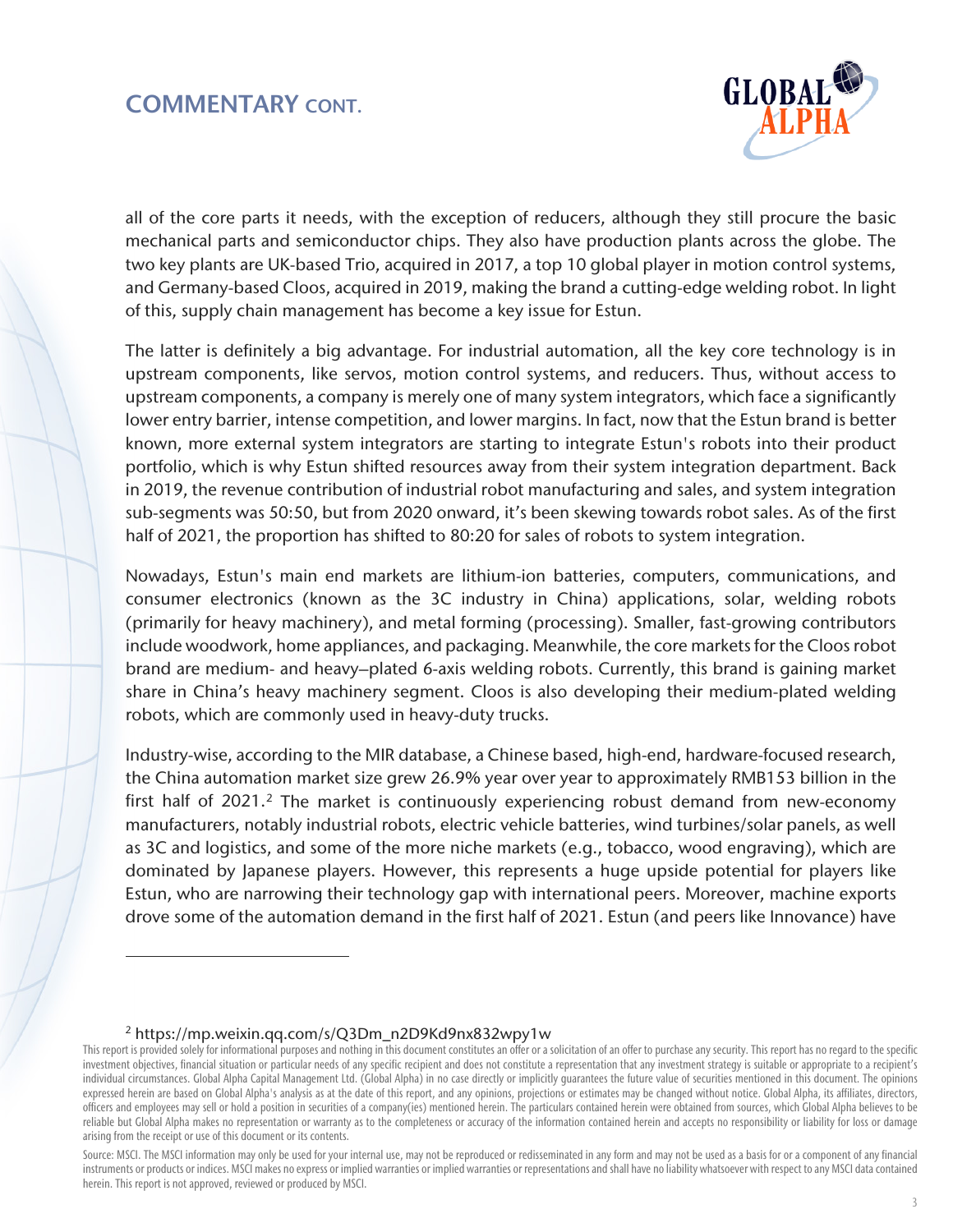

experienced continuous market share gains. The company is also well positioned to maintain its domestic industrial robot leadership position, especially in 4-axis and 6-axis industrial robots, which contributed to approximately 85% of their shipment volume in the first half of 2021.

Estun's focus on the new-economy manufacturers, coupled with their expected market share gains, should ensure a secular growth trend in the long term. Although there has been plenty of uncertainty around the Chinese economy since the start of the second half of 2021, we continue to view industrial automation (IA) demand as among the highlights of local dynamics, given the favourable demand outlook and strong policy support for an industrial upgrade. Estun is a perfect example of a company that can position Chinese automation, robotics, and industrialization on par with the leading international players. We believe the company will get ongoing government support for achieving these targets in the mid/long term, so the company is unlikely to be exposed to any material regulation risk. In light of its quarterly politburo meeting outlining the drive to "encourage enterprise to scale up technological upgrade investment", we expect the manufacturing industry to step up investing pursuit of robotization.

Estun has experienced short-term pressure driven by COVID-19 in China (primarily in Nanjing and Jiangsu, Estun's headquarters and production base) and lower-than-expected results in Q2 2021 are likely to remain so for the rest of the year. The difficult quarter was driven by:

- price hikes of parts, base metals and chips;
- Estun prioritizing market share over margins in 2021; and
- hikes in raw material transportation fees.
- the delayed shipping of Trio motion controllers

We feel this situation is temporary and expect margin reversal from next year (or before), driven by ongoing operating leverage, improvements in internal cost control, and more import substitution from domestic parts. In fact, in their Q2 earnings results conference call, the company maintained 2021 revenue guidance of RMB 3.5-4.0 billion, with its 2021/22/25 industrial robot sale targets of 10k/15k/50k units unchanged. Estun management also expects profit margin to rise notably as its business expands.

Despite the short-term headwinds, we hold a positive view toward Estun, as we believe in the sustainability of industrialization and automation, on the back of a solid secular growth trend in the coming years in China. As the local market leader, Estun is now already directly competing with big foreign players, like Japan-based FANUC. Their acquisition of Cloos has significantly contributed to the

This report is provided solely for informational purposes and nothing in this document constitutes an offer or a solicitation of an offer to purchase any security. This report has no regard to the specific investment objectives, financial situation or particular needs of any specific recipient and does not constitute a representation that any investment strategy is suitable or appropriate to a recipient's individual circumstances. Global Alpha Capital Management Ltd. (Global Alpha) in no case directly or implicitly guarantees the future value of securities mentioned in this document. The opinions expressed herein are based on Global Alpha's analysis as at the date of this report, and any opinions, projections or estimates may be changed without notice. Global Alpha, its affiliates, directors, officers and employees may sell or hold a position in securities of a company(ies) mentioned herein. The particulars contained herein were obtained from sources, which Global Alpha believes to be reliable but Global Alpha makes no representation or warranty as to the completeness or accuracy of the information contained herein and accepts no responsibility or liability for loss or damage arising from the receipt or use of this document or its contents.

Source: MSCI. The MSCI information may only be used for your internal use, may not be reproduced or redisseminated in any form and may not be used as a basis for or a component of any financial instruments or products or indices. MSCI makes no express or implied warranties or implied warranties or representations and shall have no liability whatsoever with respect to any MSCI data contained herein. This report is not approved, reviewed or produced by MSCI.